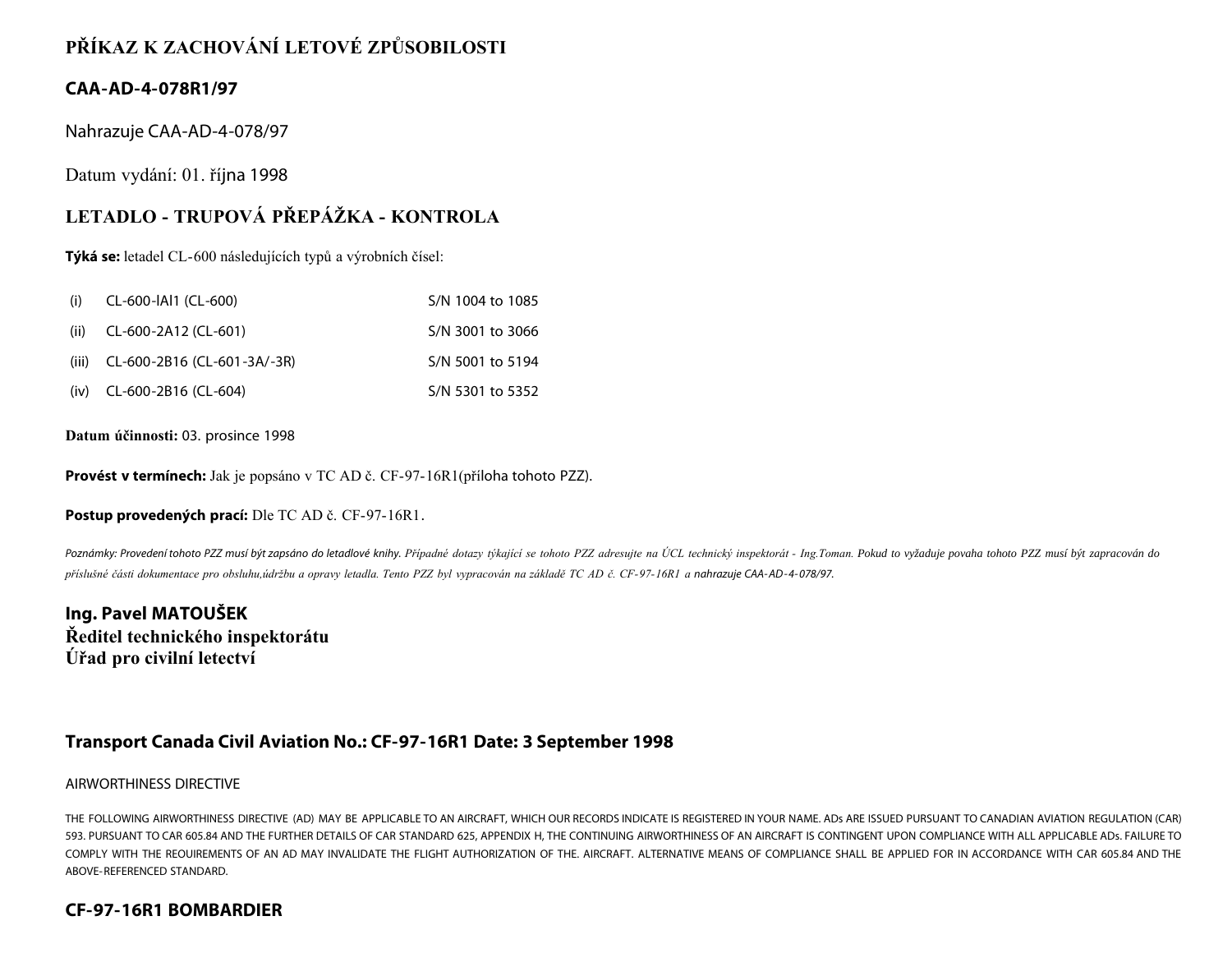#### Applies to the following Bombardier Inc. (formerly Canadair) CL-600 aircraft:

| (i)  | CL-600-IAI1 (CL-600)                    | S/N 1004 to 1085 |
|------|-----------------------------------------|------------------|
| (ii) | CL-600-2A12 (CL-601)                    | S/N 3001 to 3066 |
|      | (iii) $CL-600-2B16$ ( $CL-601-3A/-3R$ ) | S/N 5001 to 5194 |
|      | $(iv)$ CL-600-2B16 (CL-604)             | S/N 5301 to 5352 |

Compliance is required as indicated, unless already accomplished.

A check of 105 Challenger aircraft has revealed 13 aircraft with fatigue cracks in the pressure bulkhead frame at the forward end of the wing box cutout.

To preclude failure of the pressure bulkhead, accomplish the following:

l. In accordance with the following schedule:

(a) CL-600-lAll (CL-600)

(i) For aircraft with 1900 or more flight cycles, initially within 100 flight cycles after the effective date of this directive; and

(ii) For aircraft with less than 1900 flight cycles, not later than 2000 flight cycles since new.

(b) CL-600-2A12 (CL-601), CL-600-2B16 (CL-601-3A/-3R) and CL-600-2B16 (CL-604)

(i) For aircraft with 1100 or more flight cycles, initially within 100 flight cycles after the effective date of this directive; and

(ii) For aircraft with less than 1100 flight cycles, not later than 1200 flight cycles since new.

Perform a detailed visual inspection of both the fuselage frame FS409 bulkhead web (P/N 600-32014-71/-95/-105/-137, as applicable) from the corner radius at WL 49.00; LBL 6.00 and RBL 6.00, and the angles (P/Ns 600-32014-13 and -15, or -113 and -115, as applicable) between LBL 9.0 and RBL 9.0. The inspection is to be carried out in accordance with Part 2, Accomplishment Instructions, of the applicable Canadair Service Bulletin indicated in the accompanying table, or later revisions of these service bulletins approved by the Director, Aircraft Certification, Transport Canada, Ottawa.

| Model                      | Service Bulletin No. | Date              |
|----------------------------|----------------------|-------------------|
| $CL-600-1A11(CL-600)$      | 600-0679             | 12 September 1997 |
| CL-600-2A12(CL-601)        | 601-0501             | 12 September 1997 |
| CL-600-2B16(CL-601-3A/-3R) | 601-0501             | 12 September 1997 |
| CL-600-2B16(CL-604)        | 604-53-007           | 30 September 1997 |

2. Aircraft that are visually determined to be crack free are to be reinspected in accordance with the previously noted service bulletins at intervals not exceeding 600 flight cycles.